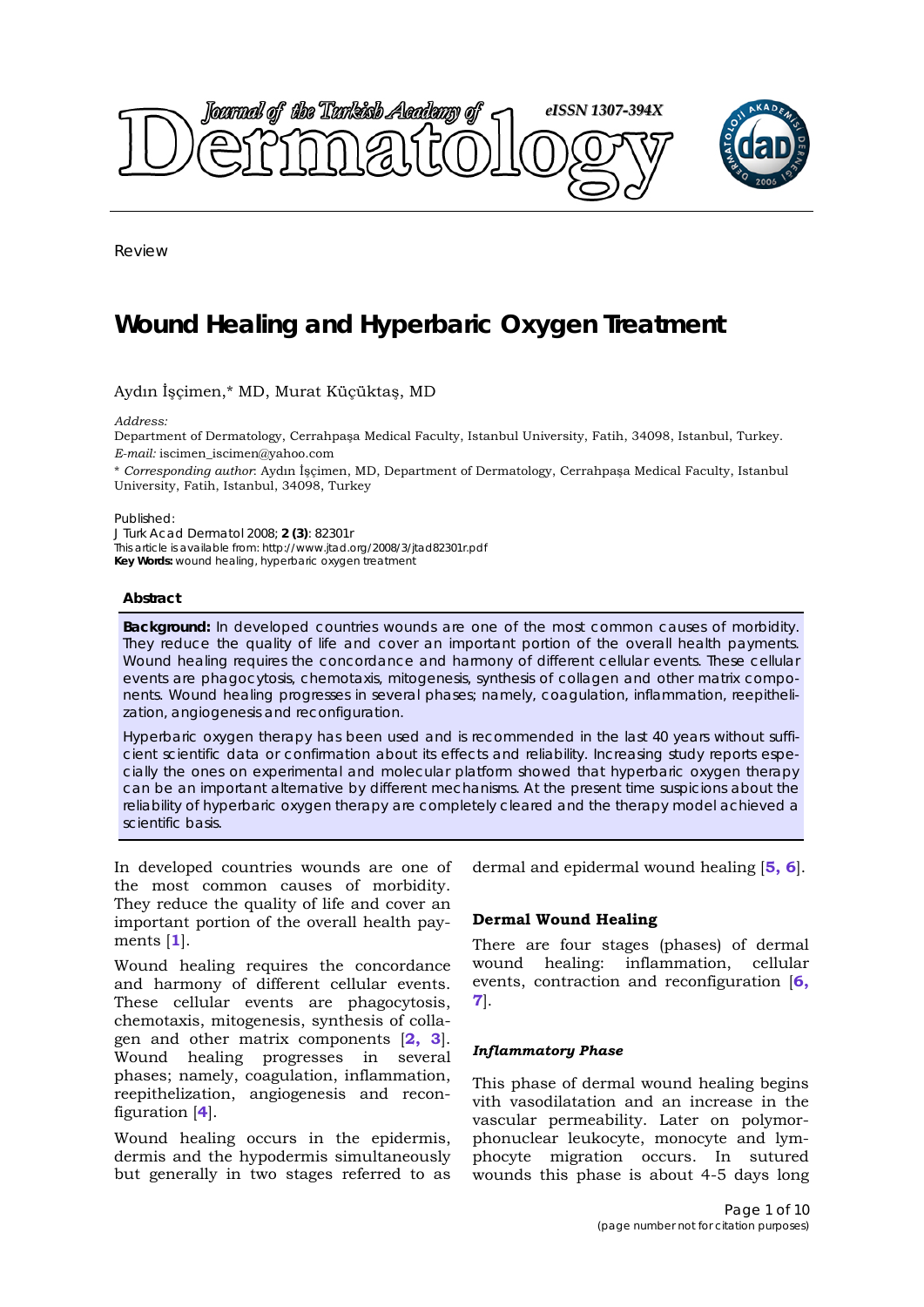while in open wounds the duration might be as long as 7-10 days. The influence of chemotactic factors leads to the migration of polymorphonuclear leucocytes into the wound and prevents infections, also causes enzymatic digestion and phagocytosis leading to natural necrotic tissue debridement. Activated T lymphocytes release chemotactic factors for the fibroblasts.

In case of PMNL or lymphocyte deficiency, the course of normal wound healing will be incomplete. Some cytokines induce collagen synthesis and angiogenesis via providing monocytes and fibroblasts migration whereas some cytokines cause retardation in collagen synthesis. As a matter of course drugs affecting monocyte functions inherently affect wound healing. If the inflammatory phase will be retarded for any reason the risk of cicatricial tissue formation will be increased [**6, 7**].

## *Cellular Phase*

Progression to cellular phase begins with reduced capillary permeability and exudation. The granulation tissue including monocytes, fibroblasts and capillary vessels will be formed after 7 to 10 days. First approximately at the fifth day some growth factors are produced by fibroblasts with stimulation of the cytokines. Fibrin and fibronectin stimulation causes migration of new fibroblasts and collagen synthesis begins. This procedure reaches the peak point in approximately the sixth or seventh days and continues two or four weeks.

Cicatricial tissue formation improves inherently with collagen synthesis because collagen compromises more than 50% of the whole protein in this tissue. With the formation of cross ligature of collagen the strength of tension in the healing wound increases. Thereafter the monocytes stimulate endothelial cell proliferation and with decreasing oxygen pressure increased lactate concentration stimulates vascular development [**6, 7**].

## *The Phase of Contraction*

In this phase the decrease in the wound size begins on the seventh day and becomes visible on the fourteenth day. Myofibroblasts (transformed fibroblasts) play the main role in this stage. In sutured wounds myofibroblasts are scarce. Superficial wounds only extending to the papillary dermis show little contraction while contraction is prominent in wounds involving the reticular dermis. This may be explained by the localization of myofibroblasts in the reticular dermis.

The localization of the wound also affects the contraction and contraction occurs more slowly in regions like scalp and the anterior aspect of the tibia where the epidermis is thick. Also round-shaped wounds show a slower contraction compared to the angular ones. In the wounds laying on the joints grafting can be preferred to avoid unwanted contractures [**6, 7**].

## *Remodeling*

In this phase capillary formation, erythema and edema decreases. The number of fibroblasts increase consequencely the scar tissue becomes devoid of cells. But the remodelling of the collagen may last months. While the collagen dissolves, on the other hand the synthesis of the newly formed collagen decreases and following this the tensile strength of the skin slowly increases. In sutured wounds the rate of collagen synthesis is more than the rate of dissolving collagen and in 3-4 weeks a balance occurs. But in hypertrophic scars and keloids synthesis dominates the dissolving collagen.

The tensile strength of the skin becomes evident on the 6th day and rapidly increases until the 6th week. Though the increase in the tensile strength continues for about one year, it will never be fully normalized [**6, 7**].

## **Epidermal Wound Healing**

Reepithelization of the wound is provided by the suprabasal cells and this procedure begins approximately 12 hours after the skin damage. On deep wounds these main repairing cells are located only at the margins of the wound while if the skin damage is superficial these cells exist in all parts of the wound and the skin appendages. Therefore reepithelization of superficial wounds is much more faster than the deep wounds. On sutured wounds reepithelization is almost fully accomplished after 24-48 hours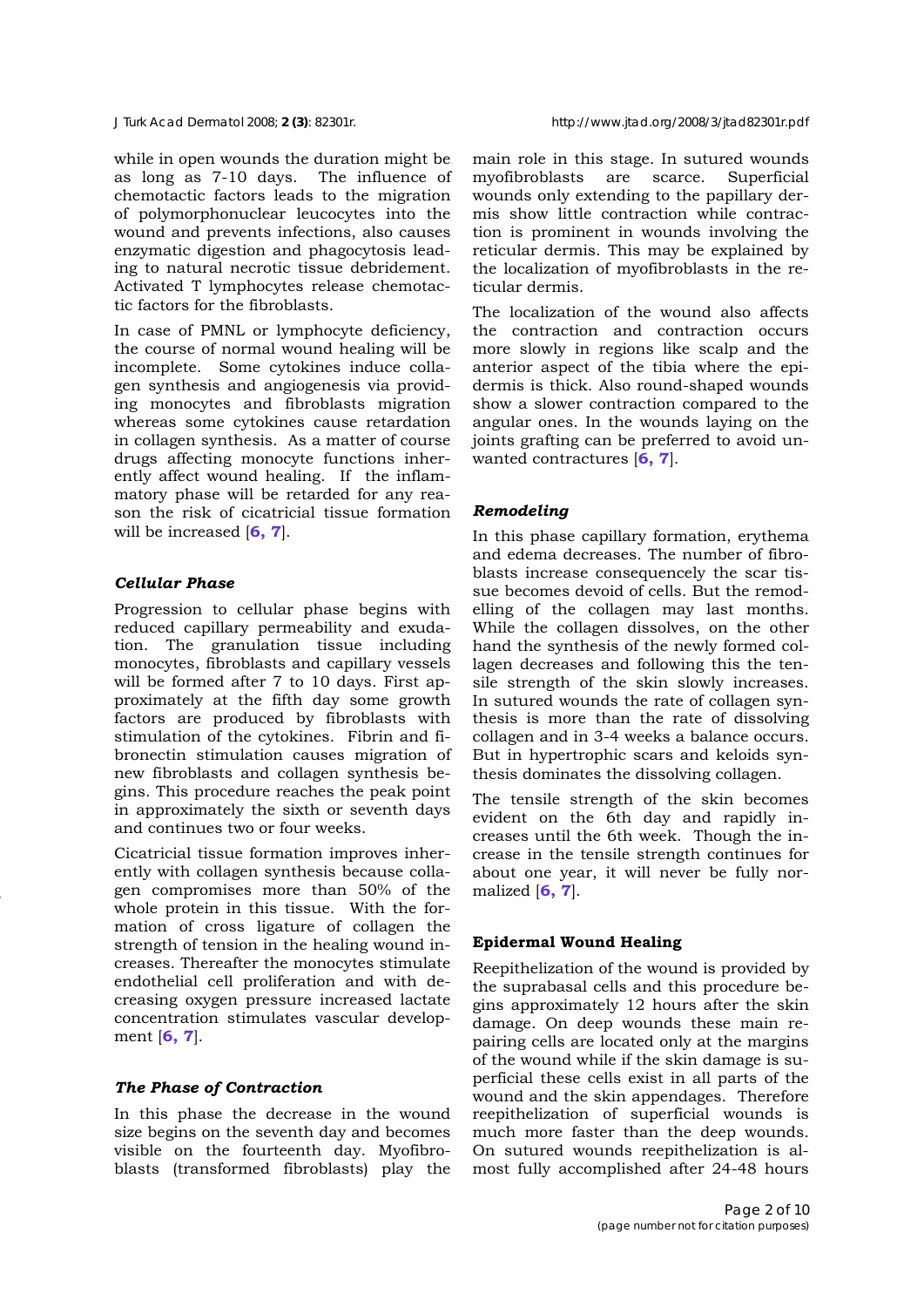while in open wounds after 36-48 hours only an increase in the mitotic activity can be observed.

The most appropriate ground surface is accepted as a clean, live and humid medium. Crust formation, foreign residual materials, topically applied hemostatic or caustic agents, scar tissue occurring after electrosurgical or cryosurgical attempts are the factors which will delay epithelization [**6**].

Another classification concerning wound healing can be made according to the way of the wound formation. Wound healing after any surgical procedure is called primary healing while healing of open wounds occurring after skin and tissue damage is called secondary wound healing [**6, 8**].

# **Primary Wound Healing**

On such wounds reepithelization is faster but in contrast strength of tension occurs rather slowly. Strength of tension is related to cross-binding of collagen fibers rather than collagen synthesis. Wound healing is accomplished at about 60% after 6 weeks, but strength of tension exceeds 80% of the normal rates [**6**].

# **Secondary Wound Healing**

In secondarily healing wounds the rate of healing is parallel to reepithelization and the intensity of skin appendages in that region. On the face skin appendages are placed close to each other and as a result of this superficial wounds tend to heal faster in this region.

A lot of factors play role in healing of deep wounds. Wounds localized on the acral parts regenerate (repair themselves) much more slowly compared to the wounds localized on the central parts of the body. In terms of localization the most prompt wound healing occurs on the facial region. As it can easily be anticipated the larger the wound the later the epithelialization [**6**].

# **Wound Healing and Oxygen**

Experimental and clinical trials suggests that oxygen has a critical role on wound healing. Oxygen facilitates extermination of bacteria via oxidative products and plays an important role in reepithelialization, angiogenesis and collagen synthesis [**5, 9, 10**].

# *Oxygen and Cellular Activity*

The most important role of oxygen on cellular events is that of oxidative phosphorylation occurring in the mitochondriae. Reactive oxygen species (ROS) such as hydrogen peroxide and superoxide radicals play an important role in exterminating the bacteria. Both hypoxia and hyperoxia cause an increase in reactive oxygen species. These reactive oxygen species affect the cellular transmission system including angiogenesis, cytokine formation and cellular activities; all playing a role in the course of wound healing. Especially hypoxia with the assistance of HIF-1 alpha (hypoxia induced transcription factor-1 alpha) coordinates glucose metabolism, erythropoiesis, iron transportation, vascular tonus and angiogenesis. However, hypoxia may cause a decrease in the level of interleukin 8 and 12 which both have roles in the activation of macrophages, T lymphocytes and neutrophils [**5**].

# *Oxygen and the Inflammatory Stage*

# **Coagulation**

At the onset of tissue damage, interruption of circulation and increase in oxygen consumption cause a hypoxic medium in the damaged region. While the arterial  $pO<sub>2</sub>$  is 100 mm Hg in the central part part of the wound partial  $pO_2$  is between 0-10 mm Hg and at the periphery it is about 60 mm Hg [**5, 8**]. In the wounded region the amount of oxygen differs according to the blood perfusion and oxygenization and the partial oxygen pressure is directly related with the rate of diffusion from the blood to the tissue. The hypoxic medium in the wound activates reactive oxygen species. This hypoxia is essential for cytokine release from the platelets and monocytes at the onset of wound healing process [**5, 10**].

Cytokines (TGF-β, VEGF, TNF-α, endothelin -1) affect cell proliferation, chemotaxis, vascular permeability and all the other events concerning wound healing. In the beginning of the wound healing process, hypoxia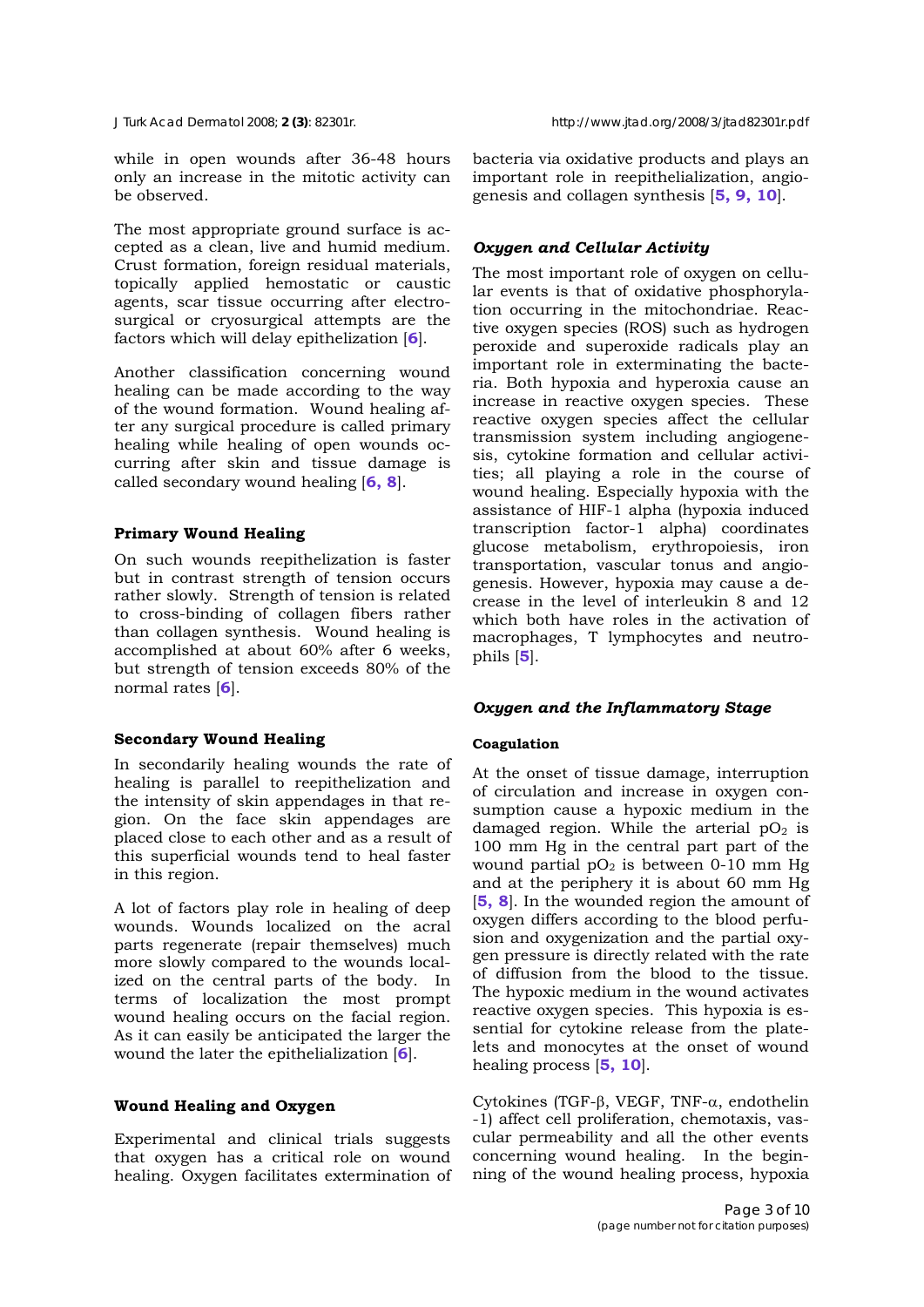stimulates healing while in chronic hypoxia there is no such stimulation [**5**].

## **Prevention of Infection**

Hypoxia is important for coagulation, but in the inflammatory stage of wound healing the presence of oxygen plays a critical role in the prevention of infection. Especially reactive oxygen species have an important role. After the onset of coagulation, neutrophils and monocytes increase in the wounded region and after this ROS production begins. This is the main standpoint of prevention of wound infection. Reactive oxygen species are produced with the NADPHbound oxygenase enzyme which is produced by neutrophils and macrophages and the effectiveness of this enzyme requires the presence of oxygen in the medium.

Trials concerning this concept suggest that for average ROS production the required oxygen pressure is about 45-80 mmHg. These reactive oxygen species also play role in neutrophil chemotaxis [**5**]. Oxygen in advanced cases has been shown to reduce wound infection rates. In an experimental trial on animal models it has been observed that after *E. coli* inoculation into the wound highly oxygenated medium has reduced the rate of tissue necrosis [**5, 11**].

Besides this it has also been shown that high oxygen levels can prevent the infection of surgical wounds. In a prospective study on 500 colorectal resection patients it has been shown that high oxygen rates have a pronounced effect in reducing wound infection. The patients were divided into two groups and in one group perioperative and postoperatively 80% oxygen was administered while in the other group 30% oxygen was administered to the patients. In the patient group taking 80% oxygen infection rate has found to be half of the other group [**5, 11, 12**]. In an other study it has been observed that wound infection rates showed an inverse proportional relationship with subcutaneous oxygen pressure[**5, 13**].

## *Oxygen and Proliferative Stage*

## **Reepithelialization**

Previous studies have shown that oxygen activates reepithelialization and that hypoxia has critical importance for rapid reepithelialization [**5, 10, 14**]. It has been observed that hypoxia increases keratinocyte motility in several trials. Keratinocytes do this via increasing the expression of main proteins (ezrin, radixin and moesin) which are responsible of cell motility. In addition to this, hypoxia stimulates type 4 collagenase and decreases the expression of laminin 5 which reduces keratinocyte motility.

Certain investigators have shown that with lower ROS levels keratinocyte motility and proliferation are inhibited. Furthermore, growth factors affecting reepithelialization need ROS and other oxygen metabolites to be efficient. Age is also a factor in this way and it has been observed that the response of keratinocytes against hypoxia is lower in the elderly (people over 60 and people between 20-40 years are compared) [**5, 15**]. In an other study low concentrations of hydrogen peroxide which is used for disinfection of open wounds have been observed to inhibit keratinocyte motility and proliferation [**14**].

#### **Collagen Synthesis**

Both the presence or absence of oxygen in the medium affect collagen synthesis. TGFb1 procollagen is responsible from gene transcription. It has been shown that the activation of TGF-β1 causes an increase in the motility of newly cultured fibroblasts. In a study of Falanga and coworkers it has been reported that hypoxia increases TGF-β 1 synthesis and secretion and also procollagen gene expression in vitro [**16**]. *Siddiqui*  and coworkers showed that acute hypoxia achieves an increase in fibroblasts, collagen synthesis and TGF-β1 mRNA expression. But in hypoxic conditions this activity is decreased and therefore collagen synthesis is negatively affected [**17**].

Increased oxygen pressure prevents the growth of cutaneous fibroblasts. Instead oxygen pressure under 137 mm Hg improves the growth of fibroblasts [**18**]. Reactive oxygen species inhibit the proliferation of fibroblasts with hyperbaric oxygen therapy [**19**].

Oxygen is also effective in posttransitional proline and lysine hydroxylation, maturation and transverse binding of collagen during collagen synthesis. Proline and lysine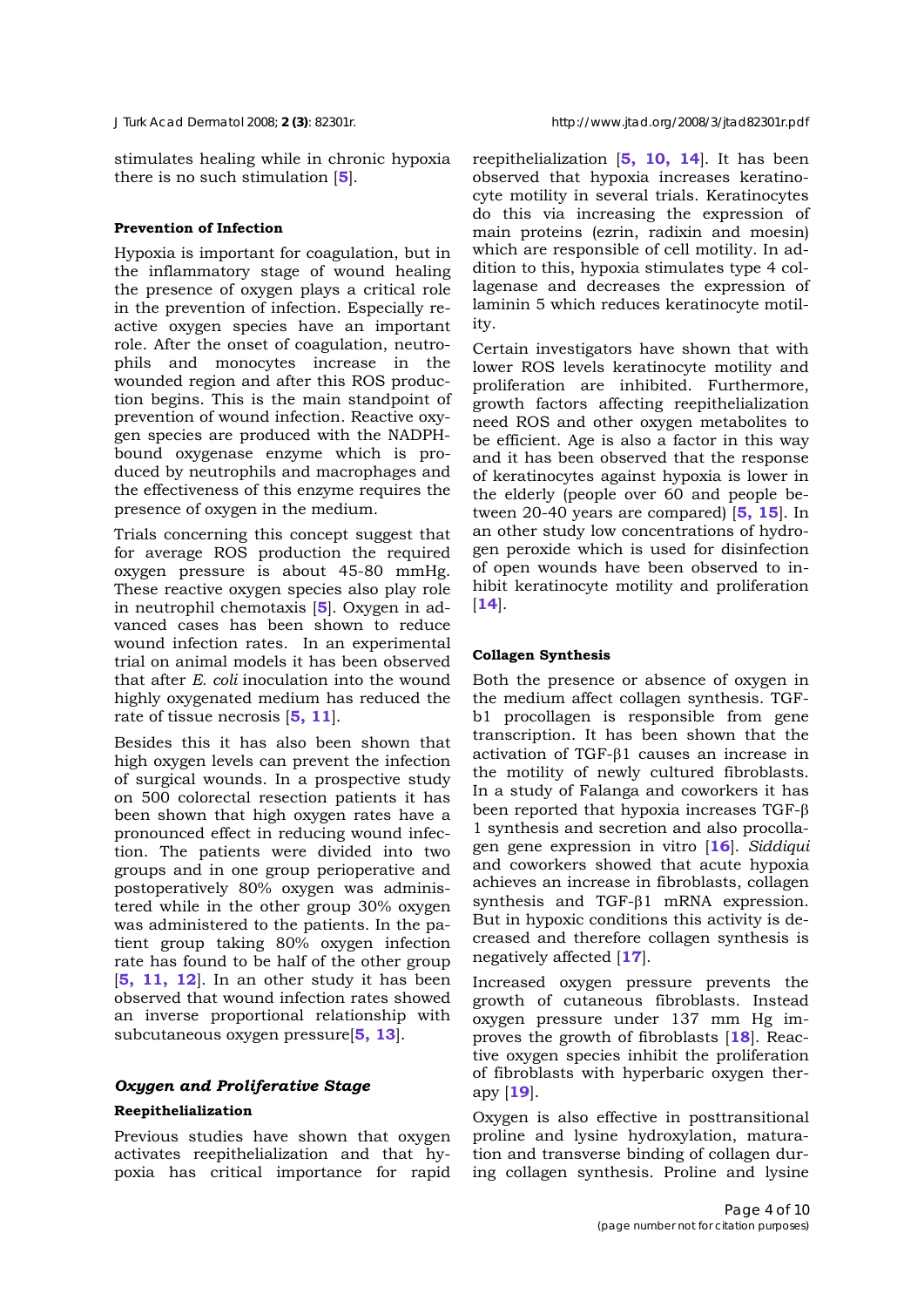hydroxylase enzymes use oxygen as cofactor. Oxygen plays an important role in wound contraction which occurs with the transformation of fibroblasts to myofibroblasts [**5**].

## **Angiogenesis**

Likewise the collagen synthesis hypoxia also initiates angiogenesis [**5, 10, 20**]. The most effective angiogenic growth factor secreted from damaged tissue is vascular epithelial growth factor (VEGF). But the mechanism of VEGF release from fibroblasts, keratinocytes and macrophages is not fully understood.

In an experimental study on animal models it has been observed that angiogenesis is improved considerably in hyperoxic medium compared to hypoxic conditions [**20**]. Experimentally it has been shown that VEGF can be expressed both in hyper and hypoxic medium [**21**]. This can be explained by destabilization of VEGF in normooxic medium [**5, 15**].

Endothelial progenitor cells play an important role in revascularization and hence wound healing. In diabetic wounds these cells are fewer both in the circulation and the damaged region and their mobilization is decreased. This is presumed to be a result of a defect in eNOS-NO cascade system in the bone marrow. Hyperbaric oxygen therapy increases the release and mobilization of endothelial progenitor cells from the bone marrow. Thus the number of endothelial progenitor cells increase both in the circulation and wounded area [**22**].

In patients who have had tracheal resection, it has been observed that hyperbaric oxygen therapy provides a more rapid angiogenesis and decreases the complications [**23**].

## **Hyperbaric Oxygen Therapy**

Hyperbaric oxygen therapy has been used and is recommended in the last 40 years without sufficient scientific data or confirmation about its effects and reliability and therefore confronted an extreme suspicion for a long time. But during the last years experimental and clinical studies presented obvious scientific evidence and registered clinical results. Especially the worldwide increase in diabetes mellitus cases and complications, diving sports becoming more and more widespread every other day and the increase in carbon monoxide (CO) intoxication cases attributed a special importance to hyperbaric oxygen therapy and increased its usage.

Increasing study reports especially the ones on experimental and molecular platform showed that hyperbaric oxygen therapy can be an important alternative by different mechanisms. At the present time suspicions about the reliability of hyperbaric oxygen therapy are completely cleared and the therapy model achieved a scientific basis.

The simplest explanation of hyperbaric oxygen therapy can be made as a medical therapy model used on clinical patients by administration of 100% oxygen infusion in completely isolated pressure rooms under higher pressures than normal atmospheric pressure [**24**].

Hyperbaric oxygen therapy is usually performed once a day but there are also different therapy modalities. The advantages of hyperbaric oxygen therapy can be emphasized in four main categories, namely; mechanical, bacteriostatic, intoxication and hypoxia healing effects [**10**]. Hyperbaric oxygen has two main effects on the body:

-mechanical effect on body gases

-achieving an increase on partial oxygen pressure (pO2). The therapeutic efficacy of this therapy in most cases depends on these two main effects [**24**].

In the **Figures 1a** and **1b** the treatment unit of hyperbaric oxygen therapy is seen.

# *Effect on Oxygen Solubility*

Under normal conditions only a small amount of oxygen is present in the blood in soluble form (1.5-3%). But it is possible to obtain an amount of soluble oxygen in the plasma which will be sufficient for all the routine needs of the body under hyperbaric conditions. For example under 3 atmospheric pressure the volume of the soluble oxygen content in the blood will be elevated to 6.8%. If the soluble oxygen rate in the plasma is over 6% oxyhemoglobin can be transferred from the arterial system to the venous system without any change. This is because soluble oxygen in the plasma can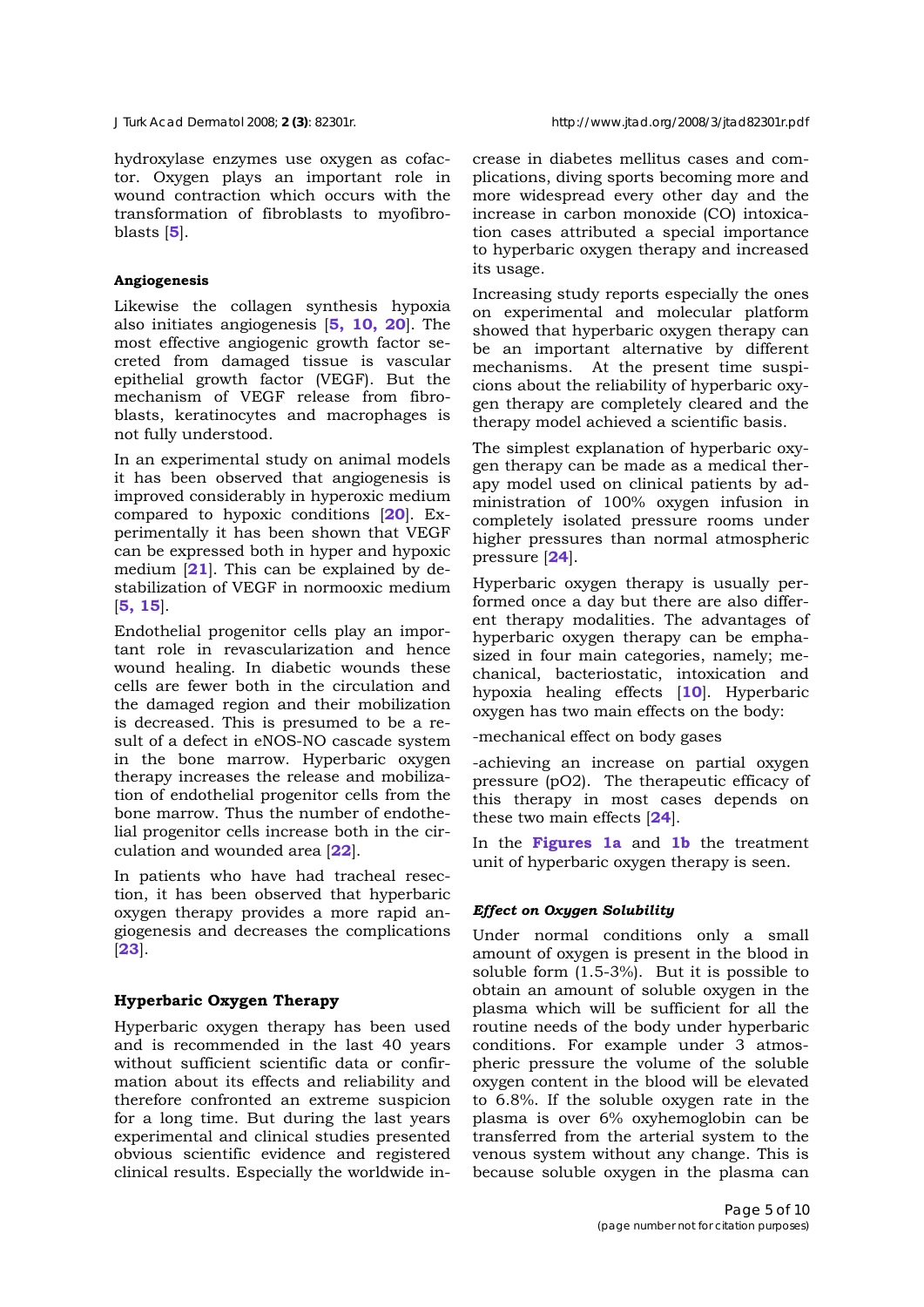*J Turk Acad Dermatol* 2008; **2 (3)**: 82301r. http://www.jtad.org/2008/3/jtad82301r.pdf



**Figures 1a and 1b.** Hyperbaric oxygen treatment unit

be much more easily used compared with the hemoglobin binded oxygen.

Thus the plasma itself will have the capacity to supply the oxygen demand of the tissues. The high oxygen pressure in the blood not only serves for an increase in the tissue oxygenation but also has numerous other effects: in cases of gaseous gangrene inhibition of alpha toxin production, increase in the killing capacity of the leucocytes, decreasing the adherence capacity of leucocytes on the vessel wall, vasoconstriction of normal vessels, growth of fibroblasts and increase in collagen synthesis, preserving ATP in the cell, suppression of the specific immune system, increase in osteoclastic activity, increase in capillary vessel proliferation, decreasing ocular lens elasticity, decrease in surfactant production in the lungs in CO intoxication though indirectly ending the lipid peroxidation and removing CO from hemoglobin rapidly are the most important ones.

When hyperbaric oxygen increases the oxygen saturation in the venous system to  $100\%$ ,  $CO<sub>2</sub>$  levels in the blood also increase and consequently consumption of hemoglobin to transport  $CO<sub>2</sub>$  causes a decrease in pH. The increase in partial  $pO<sub>2</sub>$  inhibits the reduction of oxyhemoglobin to hemoglobin and the rate of soluble  $CO<sub>2</sub>$  transport increases in the plasma. Consequently  $CO<sub>2</sub>$ retention occurs and causes a slight increase of hydrogen ion in the tissues.

In the blood  $70\%$  of excess  $CO<sub>2</sub>$  is in bicarbonate form and the remaining is in soluble form and is transported as carbonic acid.

As a consequence when venous hemoglobin achieves 100% saturation with oxygen the partial  $CO<sub>2</sub>$  pressure in the brain venous system shows an increase about 5-6 mmHg. In an otherwise normal individual if blood flow is stable  $CO<sub>2</sub>$  does not further increase in the blood and the tissues [**24**].

If at 3 atmospheric pressure 100% oxygen is inhaled the difference between arteriovenous oxygen pressure can increase to 350 mm Hg. When tissue blood flow falls to the half of normal values arterial  $pO<sub>2</sub>$  will be 288 and the venous  $pO_2$  will be 50 mm Hg (a difference of 238 mm Hg). Hence if the arterial  $pO_2$  rises in large amounts, sufficient cellular oxygenation can be obtained even in circumstances showing a manifest decrease in blood flow [**24**]. It can clearly be seen that with inhalation of 100% oxygen at 3 atmospheric pressure it is possible to increase tissue oxygenation 10-15 fold.9 This raised tissue oxygenation continues about 30 minutes to 4 hours after hyperbaric oxygen therapy [**24**].

## *The Pathophysiologic Effects of Hyperbaric Oxygen*

In clinical use hyperbaric oxygen shows a therapeutic effect by several known or unknown mechanisms. Hyperbaric oxygen therapy is limited with a maximal 3 atmospheric partial pressure in clinical usage. Increasing this maximal pressure will not provide an extra benefit but in contrary can increase the toxic effects of oxygen [**24**].

The toxic effects of oxygen are more mani-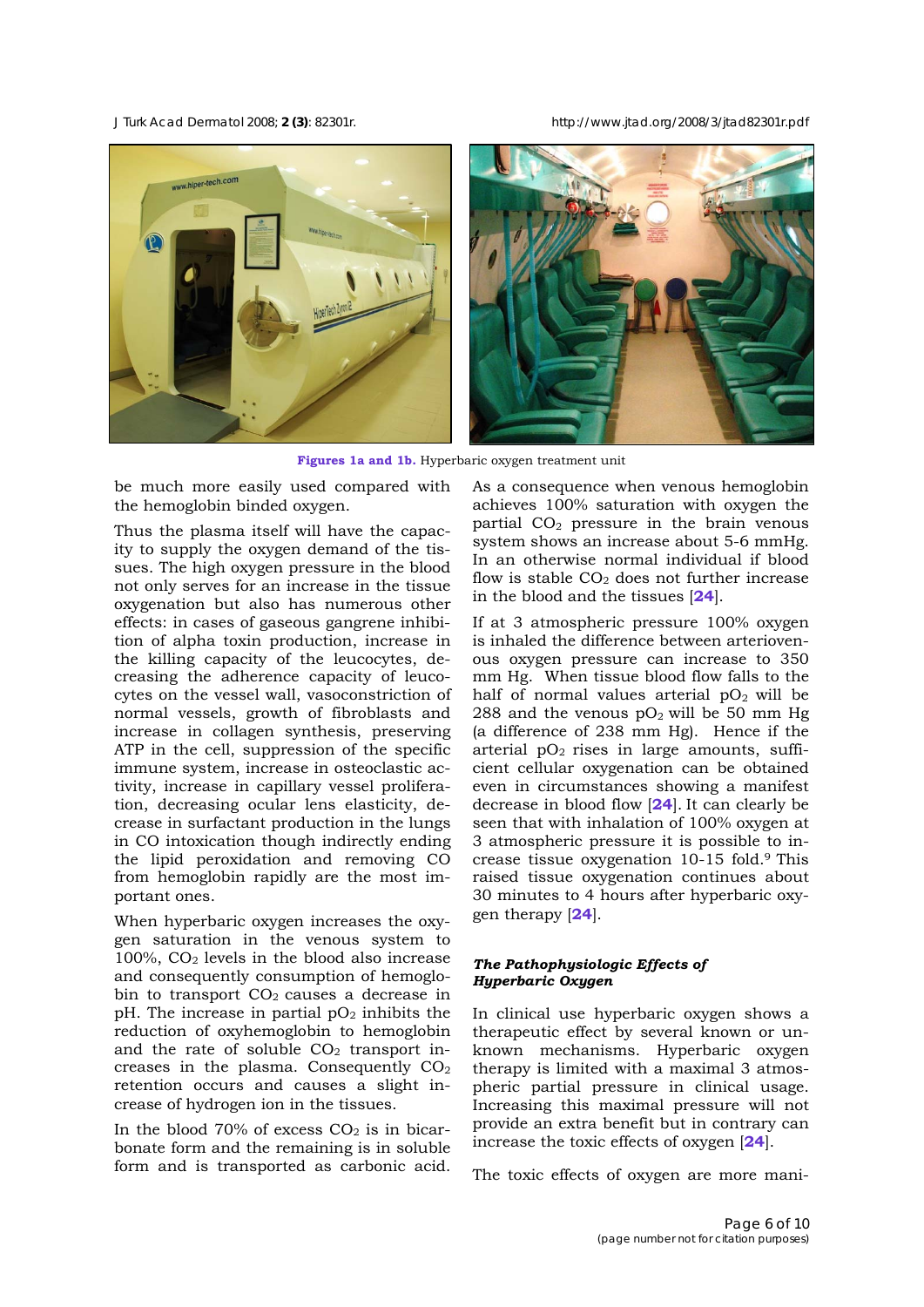fest in the organ systems where the blood flow is rather intense compared with other organ systems, namely the brain (acute cerebral oxygen toxicity) and the lungs (chronic pulmonary oxygen toxicity). Another potential risk is barotrauma affecting either the ears, sinuses and the lungs [**9, 25**]. Besides these relatively serious risks some other unwanted effects can be seen mainly because a problem in pressure regulation like headache, pain in the ears, cranial sinuses and the teeth [**26**].

## *The Effects of Hyperbaric Oxygen on Tissue Blood Flow and Oxygenation*

If oxygen is inhaled at 2 atmospheric pressure the result is vasoconstriction of the vessels and a 20% fall in tissue blood flow. Normally oxygen pressure in the tissues is about 30-40 mmHg but in such pathological states such as infections, trauma or edema, the resultant ischemia causes a decrease in  $pQ_2$ . If the oxygen pressure falls under 30 mmHg fibroblast and leukocyte functions will be markedly diminished.

As mentioned before with hyperbaric oxygen therapy the number of fibroblasts and the bactericidal effects of leucocytes increase hence collagen formation becomes easier. If hyperbaric oxygen is applied at 2 atmospheric pressure on normal skin tissue, tissue  $pO<sub>2</sub>$  will rise to about 250-300 mm Hg. Thus the 20% decrease on the blood flow in hyperbaric oxygen applied tissue will be even exceedingly compensated by the increased  $pO_2$  pressure in the tissue  $[24]$ .

## *The Effect of Hyperbaric Oxygen on Healing of Hypoxic Wounds*

Hyperbaric oxygen therapy was first used in 1960s as an adjunctive to the standard treatment modalities for wound healing. Troublesome wound healing is in any case due to chronic hypoxia. Many clinical and experimental trials have revealed that under hypoxic conditions wound healing is delayed [**8, 9, 24, 25**].

In the inflammatory stage of wound healing NADPH oxidase consumes a lot of oxygen and causes the production of reactive oxygen species in high levels. The capacity of this enzyme is 50% when partial  $pO<sub>2</sub>$  is between 40-80 mm Hg, but if partial  $pO<sub>2</sub>$  can be risen to 400 mmHg the capacity of this enzyme will increase to 90%. Phagocytic

capability and antibacterial efficacy of the leucocytes is diminished at 30 mm Hg and even more so under this pressure. Even though phagocytosis is possible at these low pressure levels, the so called oxidative outburst, that is NADPH oxidase dependent superoxide formation, will be inhibited.

Hyperbaric oxygen therapy increases oxygenation and hence assists neutrophils to kill the bacteria in the hypoxic wound region. The oxygen level in the wounded tissue is the main factor which is determinative for wound infection. Oxygen is not only an important energy supply but also acts as an antibacterial.

It is well understood in recent studies that not only the phagocytes but almost all the cells in the wounded region possess some specific enzymes that can transform oxygen to reactive oxygen species. These reactive oxygen species also assist intercellular correspondence and support wound healing in this way [**24**]. In a preliminary study carried out on 6 patients with chronic ulcers the NO levels after hyperbaric oxygen therapy were evaluated to be increased. According to this reference it was suggested that the increased NO levels after hyperbaric oxygen therapy is directly related with wound healing and complete epithelization [**27**].

When partial oxygen pressure in tissue rises from 10 mmHg to 40 mm Hg collagen synthesis increases sevenfold. If the  $pO<sub>2</sub>$ around the wounded area is below 10 mm Hg fibroblast migration to the region can not be achieved effectively. Increased oxygen does not cause extreme healing this concept is rather related with the speed of the healing procedure. The extra oxygen obtained by blood flow accelerates angiogenesis in the ischemic wound and hence the healing time is shortened. As well as it has been shown that hyperbaric oxygen also increases capillary proliferation and can be used in the treatment of radiation induced bone and soft tissue damage.

Hyperbaric oxygen therapy can also be used for troublesome wounds like ulcers accompanying peripheral vascular insufficiency, venous stasis ulcerations, decubitus ulcers, infected wounds, tissues exposed to radiation damage, cold damage and toxic animal bites [**24**].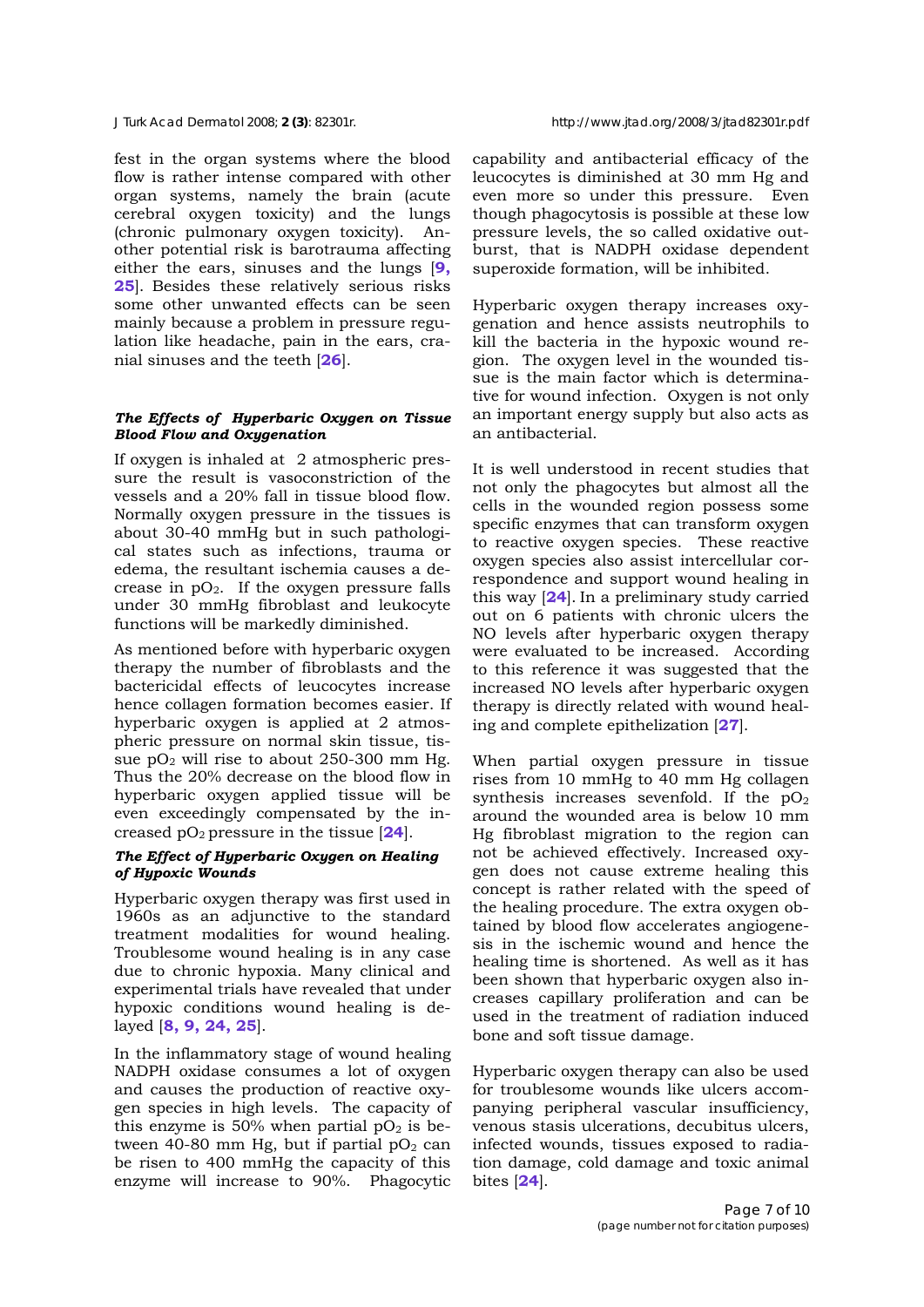*J Turk Acad Dermatol* 2008; **2 (3)**: 82301r. http://www.jtad.org/2008/3/jtad82301r.pdf



**Figure 2.** Diabetic foot ulcer. Before (**a**) and after (**b**) the treatment hyperbaric oxygen

## *The Use of Hyperbaric Oxygen Therapy on Wound Healing*

Hyperbaric oxygen therapy is generally applied once or twice a day for 45-120 minutes at an atmospheric pressure changing from 1.5 to 3 changing according to the character of the case. In wounds showing a chronic course the mean therapy duration is about 20-30 times. But if necessary therapy can be prolonged to 60 times [**9**].

At the present time there are several treatment protocols on the use of hyperbaric oxygen therapy for wound healing. But the worldwide accepted indications, contraindications, complications and side effects are listed below (Tables 1, 2, 3) [**3**].

In pyoderma gangrenosum hyperbaric oxygen therapy can be used as an adjuvant and it has been reported to reduce pain and facilitate wound healing, but these reports are limited in number [**28, 29**]. In another report concerning livedoid vasculitis it has been reported that 8 of 12 patients showed good response to hyperbaric oxygen therapy [**30**]. In another similar study it has been reported that 2 patients with livedoid vasculitis resistant to other treatment modalities have responded to hyperbaric oxygen therapy.

During and after photodynamic therapy the alterations of oxygen pressure on the skin have been suggested to be an important parameter. Thus in photodynamic therapy evaluation of subcutaneous oxygen usage can provide some hints about the efficacy. Multiple sclerosis, septic shock syndrome, fibromyalgia, migraine, hemorrhagic cystitis are the examples for this group of disorders [**32**].

Hyperbaric oxygen therapy is also recommended for cerebral palsy and autistic children but this still is a controversial concept. It has been proposed that hyperbaric oxygen therapy rises the oxygen levels in the region where sleeping (dormant) neurons are found and hence reactivate these neurons. But this is only a hypothesis and has not been proven in any way [**24**].

## **Acknowledgement**

The pictures of this manuscript is used by permission of Dr. Kemal Cenk Gülgün.

#### **References**

1. Chaby G, Senet P, Vaneau M, et al. Dressings for acute and chronic wounds: a sys-



**Figure 3.** Foot ulcer. Before (**a**) and after (**b**) the treatment hyperbaric oxygen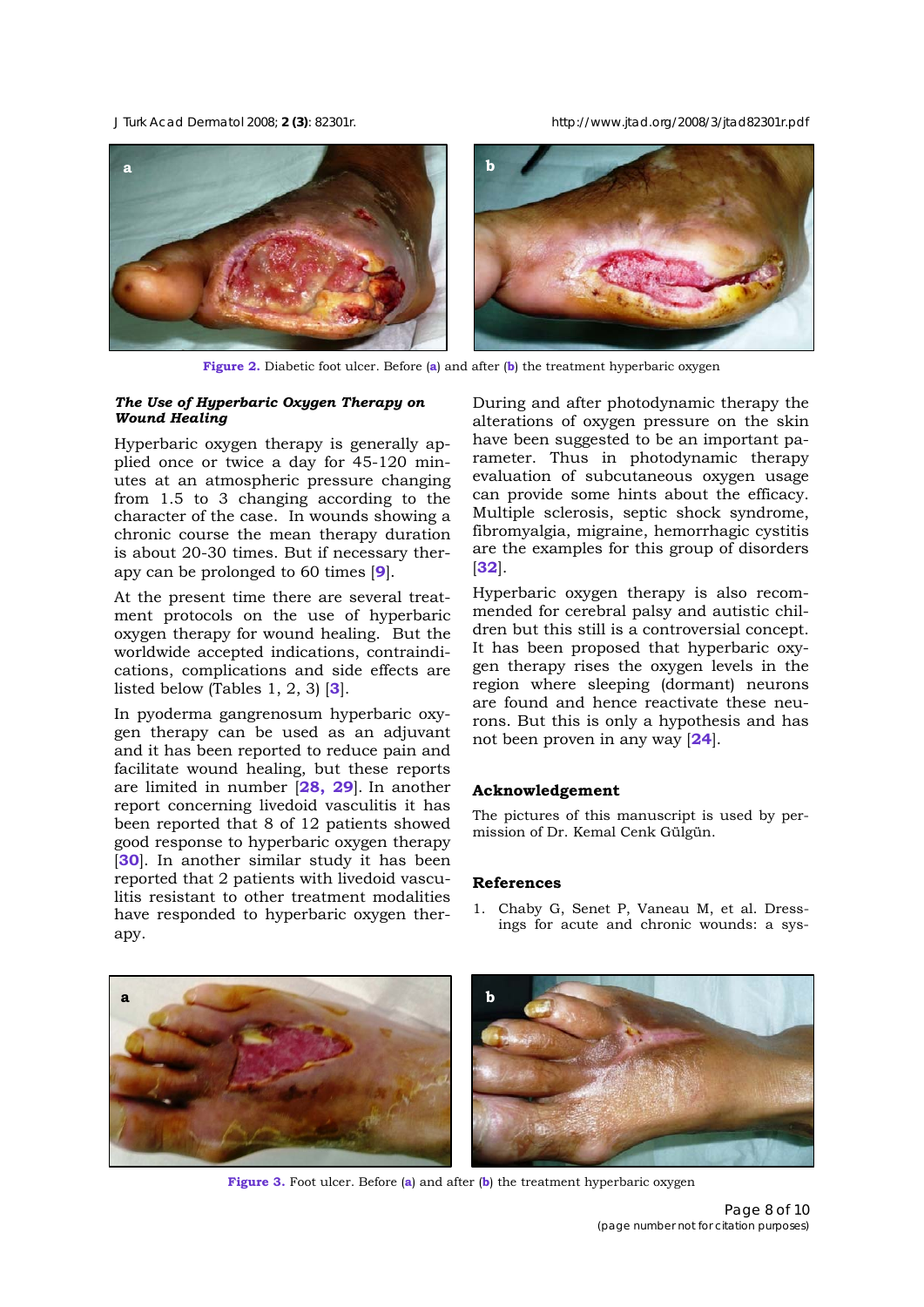#### **Table 1.** Indications for Hyperbaric Oxygen Therapy [**10, 24**]

- ∗ Air and gas embolus
- **Decompression**
- ∗ CO intoxication and smoke inhalation
- ∗ Non-healing ulcers
- ∗ Troublesome wounds
- ∗ Skin flaps and grafts
- Crush wounds
- ∗ Compartment syndromes and acute traumatic ischemias
- Gas gangrene / clostridial infections
- ∗ Necrotizing soft tissue infections
- ∗ Acute blood loss
- ∗ Burns
- ∗ Intracranial abscesses
- Post anoxic encephalopathy
- ∗ Sudden hearing loss
- Ocular ischemic conditions
- Tissue damage due to radiation
- ∗ Persistent chronic osteomyelitis

#### **Table 3.** Complications and Side Effects of Hyperbaric Oxygen Therapy [**10, 24**]

- ∗ Barotrauma of the ear
- ∗ Damage in the inner ear
- ∗ Sinusal pressure
- ∗ Visual refractive changes
- ∗ Numbness on the fingers
- ∗ Certain dental problems
- ∗ Clostrophobia
- ∗ Hypoglycemic attacks
- ∗ Pulmonary oxygen toxicity
- ∗ Laceration in the pulmonary vessel system
- ∗ Oxygen hypersensitivity

tematic review. Arch Dermatol 2007; 143: 1297-1304. PMID: 17938344

- 2. Lawrence WT, Diegelmann RF. Growth factors in wound healing. Clin Dermatol 1994; 12: 157-169. PMID: 8180938
- 3. Barbul A, Purtill WA. Nutrition in wound healing. Clin Dermatol 1994; 12: 133-140. PMID: 8180936
- 4. McGrath JA, Breathnach SM. Wound Healing. Rook's Textbook of Dermatology Volume One. In: Burns T, Breathnach S, Cox N, Griffiths C, 7. eds. Oxford: Blackwell Publishing; 2004. p. 11.1-11.25.
- 5. Rodriguez PG, Felix FN, Woodley DT, Shim EK. The role of oxygen in wound healing: A review of the literature. Dermatol Surg 2008; 34: 1–11. PMID: 18513296

#### *J Turk Acad Dermatol* 2008; **2 (3)**: 82301r. http://www.jtad.org/2008/3/jtad82301r.pdf

Table 2. Contraindications of Hyperbaric Oxygen Therapy [**7, 24**]

#### **Absolute Contraindications**

- Some simultaneously applied treatments (doxorubicin, bleomycin, disulfram, cysplatin, maphenide acetate)
- Untreated pneumothorax

#### **Relative Contraindications**

- Upper respratory tract infections and chronic sinusitis
- ∗ Epilepsy
- Emphysema with CO<sub>2</sub> deposition
- High fever
- History of spontaneous pneumothorax
- History of thorax surgery
- History of surgery for osteosclerosis
- ∗ Viral infections
- Congenital spherocytozis
- ∗ History of optical neuritis
- Barotrauma of the ear
- Damage in the inner ear
- Sinusal pressure
- Visual refractive changes
- Numbness on the fingers
- Certain dental problems
- ∗ Clostrophobia
- ∗ Hypoglycemic attacks
- Pulmonary oxygen toxicity
- Laceration in the pulmonary vessel system
- Oxygen hypersensitivity
- 6. Fetil E. Yara iyileşmesi ve yara iyileşmesini etkileyen faktörler. Türk Klin J Int Med Sci 2007; 3: 13-17.
- 7. Thackham JA, McElwain S, Long RJ. The use of hyperbaric oxygen therapy to treat chronic wounds: A review. Wound Rep Reg 2008; 16: 321–330. PMID: 18471250
- 8. Gordillo GM, Sen CK. Revisiting the essential role of oxygen in wound healing. Am J Surg 2003; 186: 259–263. PMID: 12946829
- 9. Wiedmann IR, Bennett M, Kranke P. Systematic review of hyperbaric oxygen in the management of chronic wounds. Brit J Surg 2005; 92: 24–32. PMID: 15635604
- 10. Broussard CL. Hyperbaric oxygenation and wound healing. J Vasc Nurs 2004; 22: 42-8. PMID: 15179416
- 11. Gottrup F. Oxygen in wound healing and infection. World J Surg 2004; 28: 312-315. PMID: 14961190
- 12. Grief R, Akca E, Horn P, et al. Supplemental perioperative oxygen to reduce the incidence